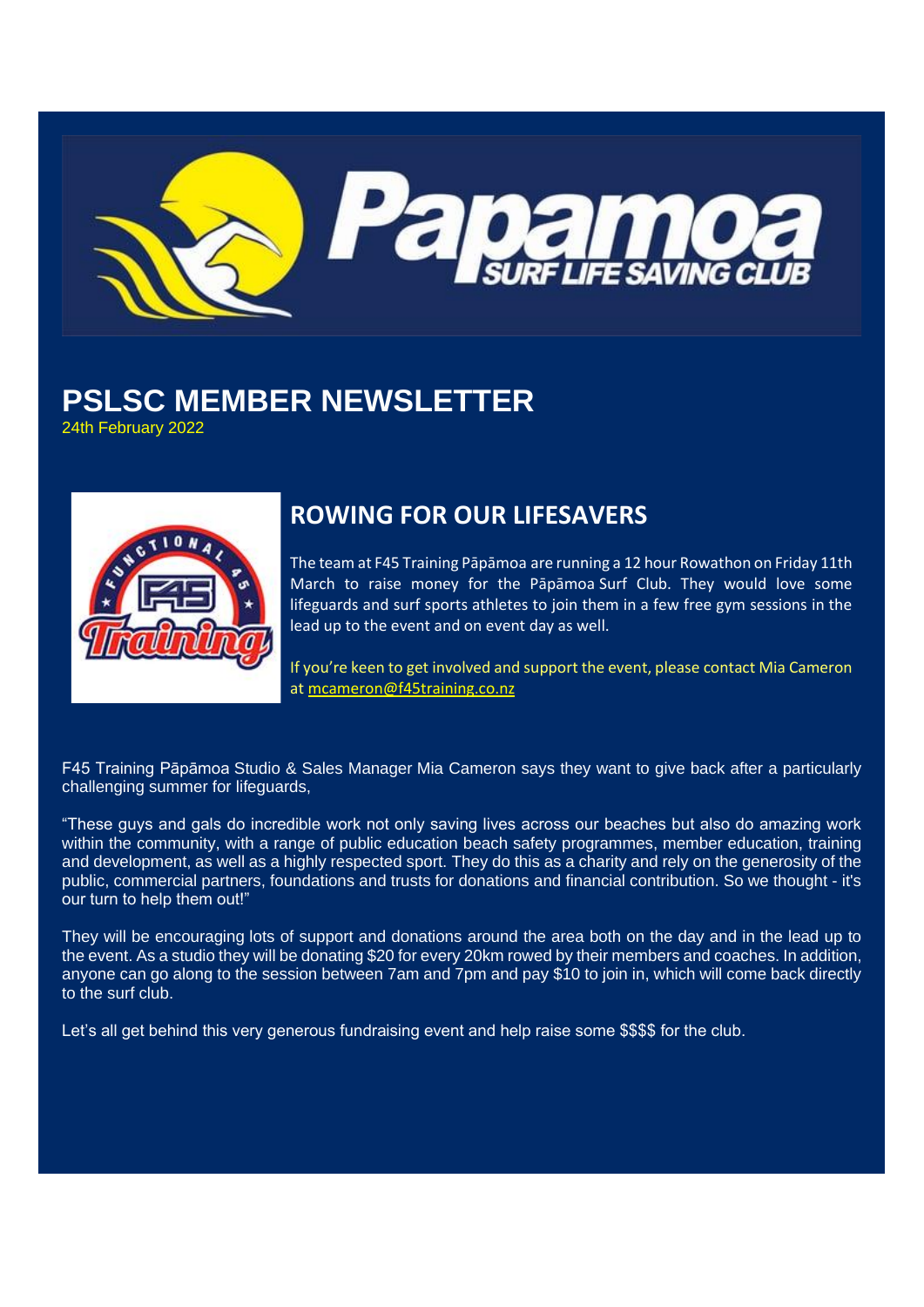## **ROOKIES RAFT CHALLENGE**

Three teams of Rookies challenged each other to make the best homemade raft in this year's inaugural Rookies Raft Race. Coaches Marama and Andrew were both very proud as all three rafts held up to some pretty big waves!





The Rookies were judged on different style and raft integrity.



categories including teamwork, raft making could use, a time limit on making the raft and ingenuity and materials, position in the race, they needed to have half their bodies on There were rules around what materials they their raft and finish with all team members.



All the Rookies did a fantastic job. **Congratulations to Sean, Lachie and James for winning this year's race.**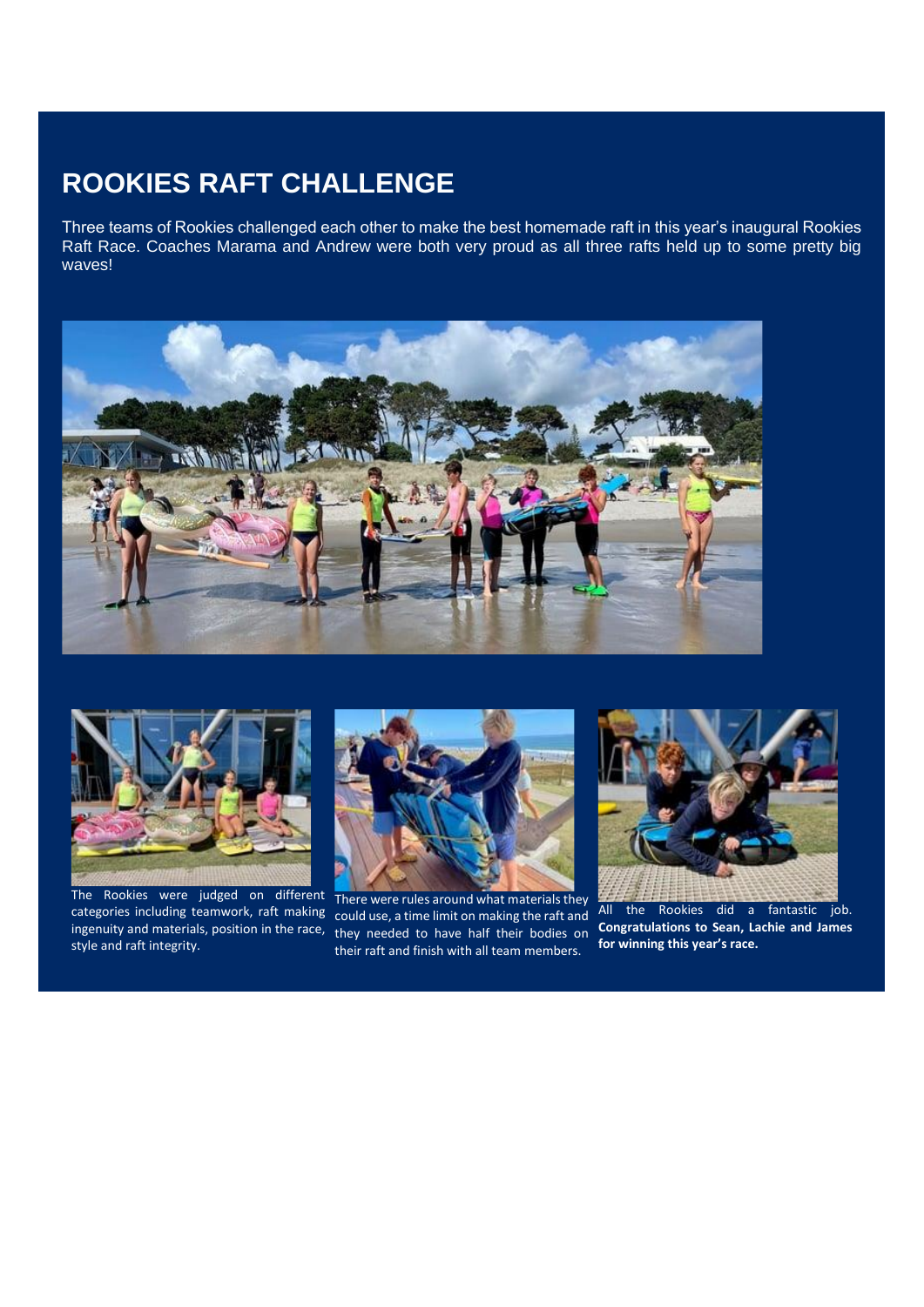## **SENIOR SURF SPORTS TEAM TAKE BRONZE**

**WELL DONE** to our senior athletes who fought hard at the recent Eastern Region Senior Surf Classic competition at the Mount Main Beach and came away with third overall.

With flat conditions and tiny waves rolling, the water races were a hard slog, but all athletes raced well.

A massive thanks to all the officials that helped out - we wouldn't be able to race without them. Also a huge thank you to everyone who helps in the arenas as mangers, lifeguards and support crew.





#### **ONE LAST HIT OUT**

Nationals may have been cancelled for our senior athletes, but it isn't over yet! Our team are excited to be heading to the alternative event being held in Gisborne in a few weeks' time. With one race including a railway bridge jump, it's set to be a fun and unique celebration of the season.

The event runs from Friday 11th March – Sunday 13th March at Waikanae and Midway Beach.

**Good luck to everyone who has entered.**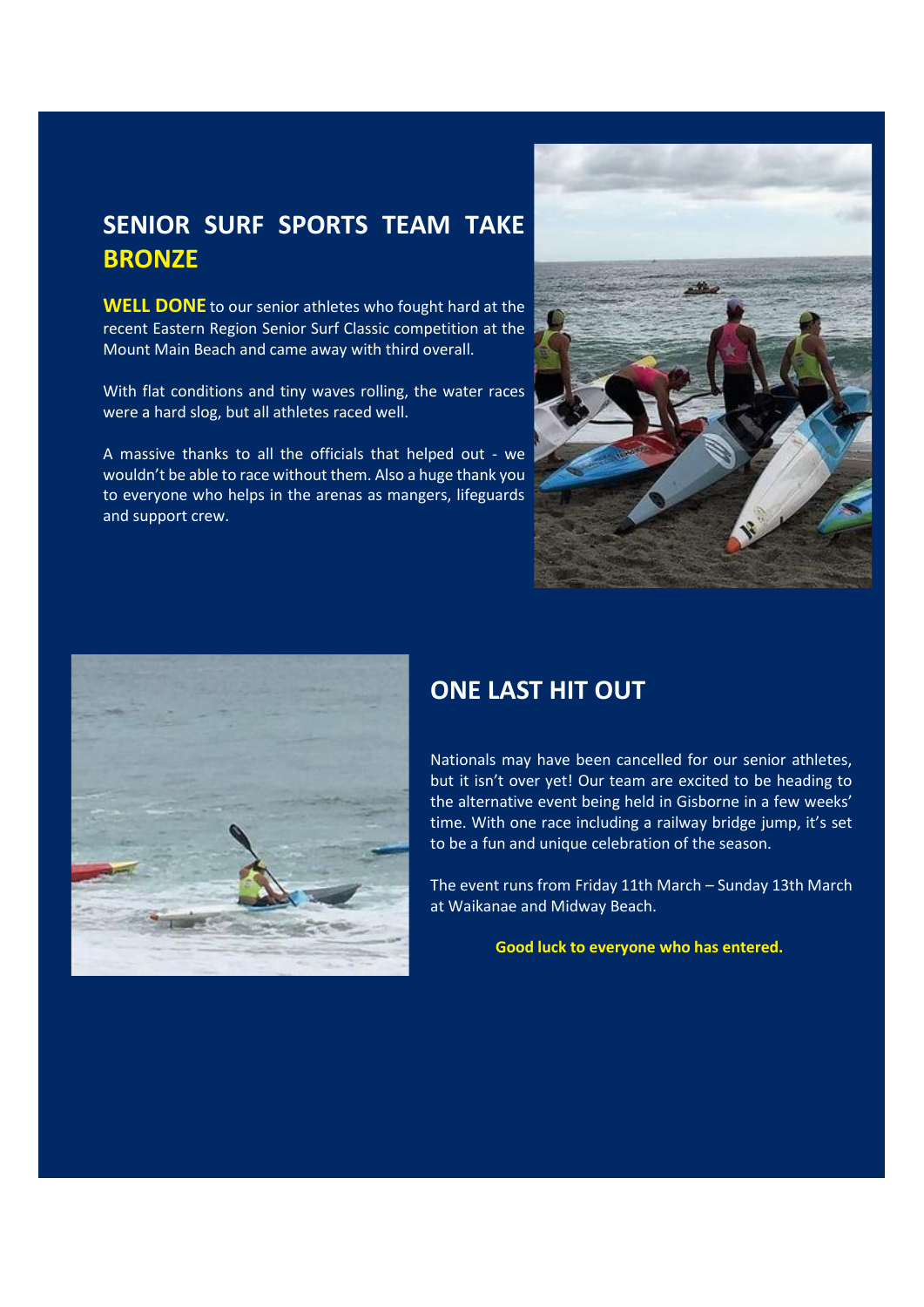## **2022 EASTERN REGION JUNIOR DAY OF SURF**



As the replacement event for this year's Eastern Regional Championship, the Junior Day of Surf was attended by ten Eastern Region clubs and saw a strong contingent of our own athletes and officials proudly representing Pāpāmoa.

Poor conditions hampered the day's events resulting in each age group racing different and incomplete programmes. Despite this, the Pāpāmoa team raced hard and edged a little closer to the win, being beaten by the Mount by only 4 points.

**WELL DONE TEAM!**

| ×.  | Club.                 | Pts:            |
|-----|-----------------------|-----------------|
|     | 1st MMLS              | 57.00 $\odot$   |
|     | 2nd <b>Papamoa</b>    | 53.00 (2)       |
|     | 3rd <b>AA</b> Omanu   | 43.00 $\odot$   |
| 4th | Whangamata            | $21.00$ $\odot$ |
|     | 5th 60 Whakatane      | $19.00$ $\odot$ |
|     | 6th <b>All Midway</b> | $13.00$ $\odot$ |
| 7th | Pauanui               | 10.00           |
|     | 8th Waihi Beach LGS   | 4.00 (          |
|     | 9th All Whiritoa      | 2.00            |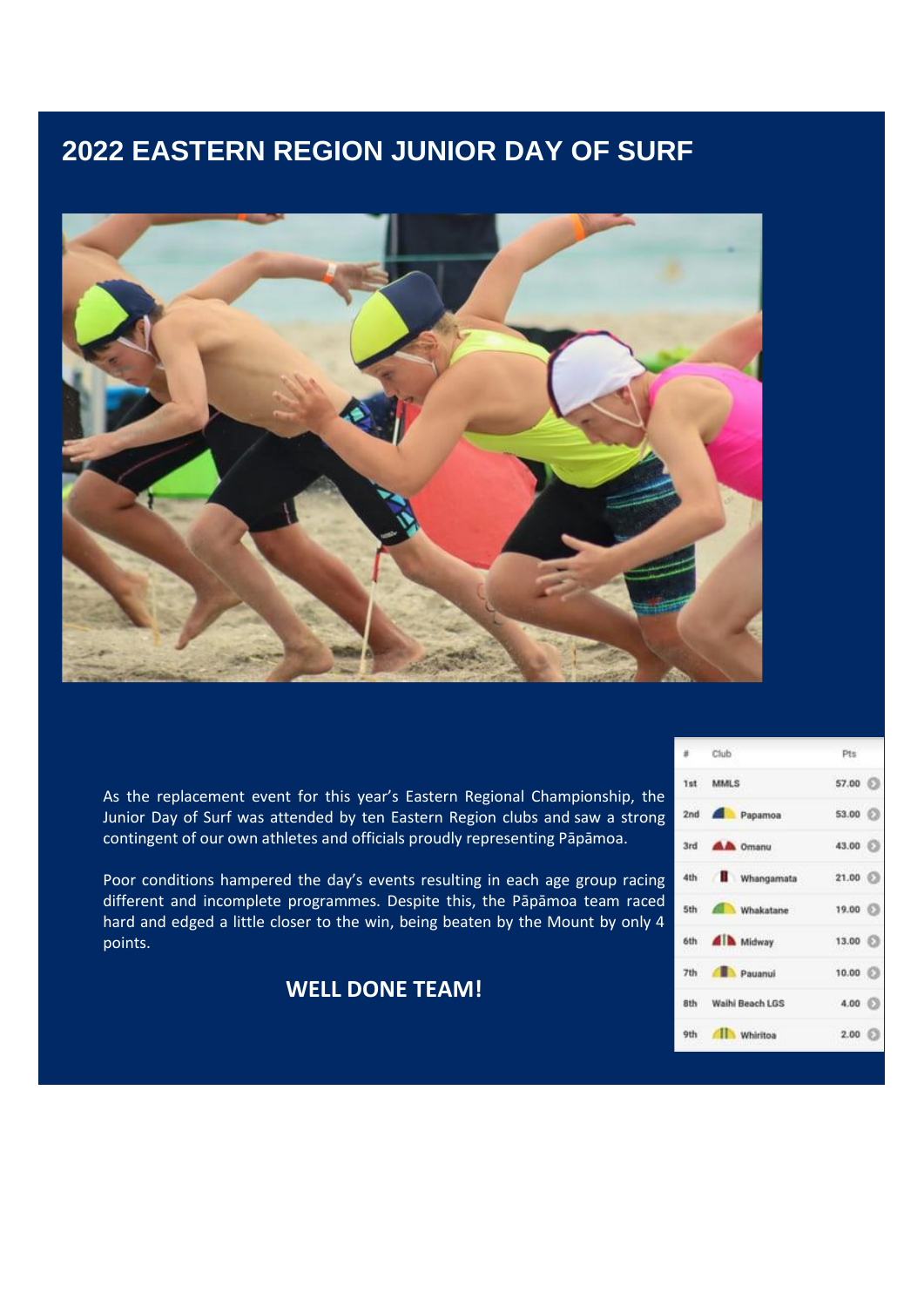

Under 11 boys board race





Under 11 girls relay Under 11 and 12 girls team

## **2022 COASTAL CHALLENGE**



This Saturday will see our Oceans team face one last event before ending the season. The event held at Mount Main Beach will include a series of non-traditional races providing a unique opportunity for our athletes to try something new and exciting.

The overarching goal is to have fun and with races such as an M shaped board, winner takes all swim (a race from behind the wave zone into the beach) and a four person cameron, this should be a day to remember for everyone.

Wish our athletes luck as they showcase the skills and effort they have put into training over the last five months.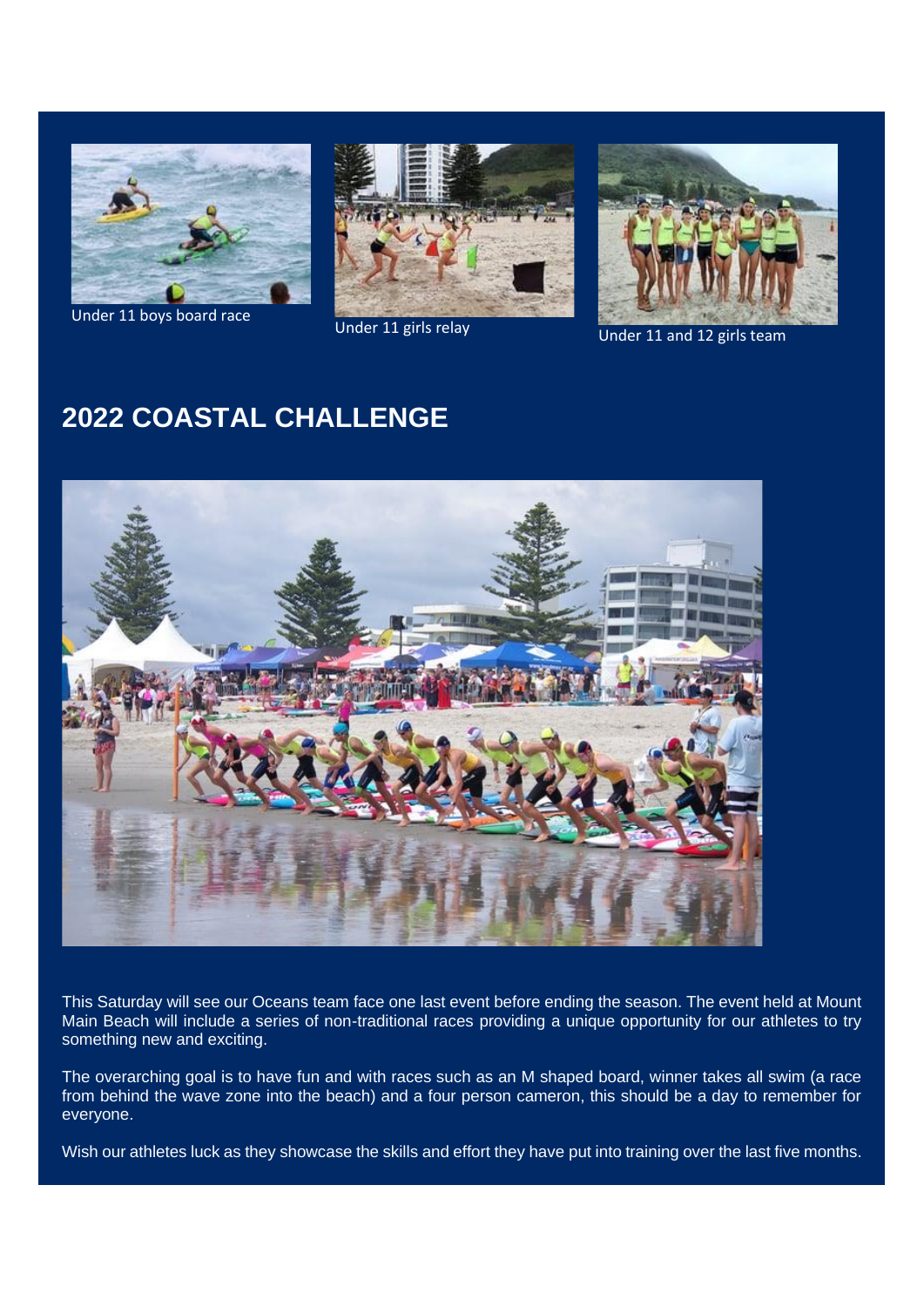## **JUNIOR SURF**





With just two weeks of our Junior Surf (JS) season to go, we have started the countdown to our end of season Club Champs on Sunday 6th March.

This is the big event of the season for our JS athletes to showcase all the skills they have learnt and take part in some friendly racing with their mates. For many of our kids it will be the only competition they'll get to take part in this season. With Covid and a couple of cyclones thrown in, we are very happy that we've managed to keep JS going this year.

We would like to thank all the coaches, parents and caregivers for your ongoing support in these challenging times.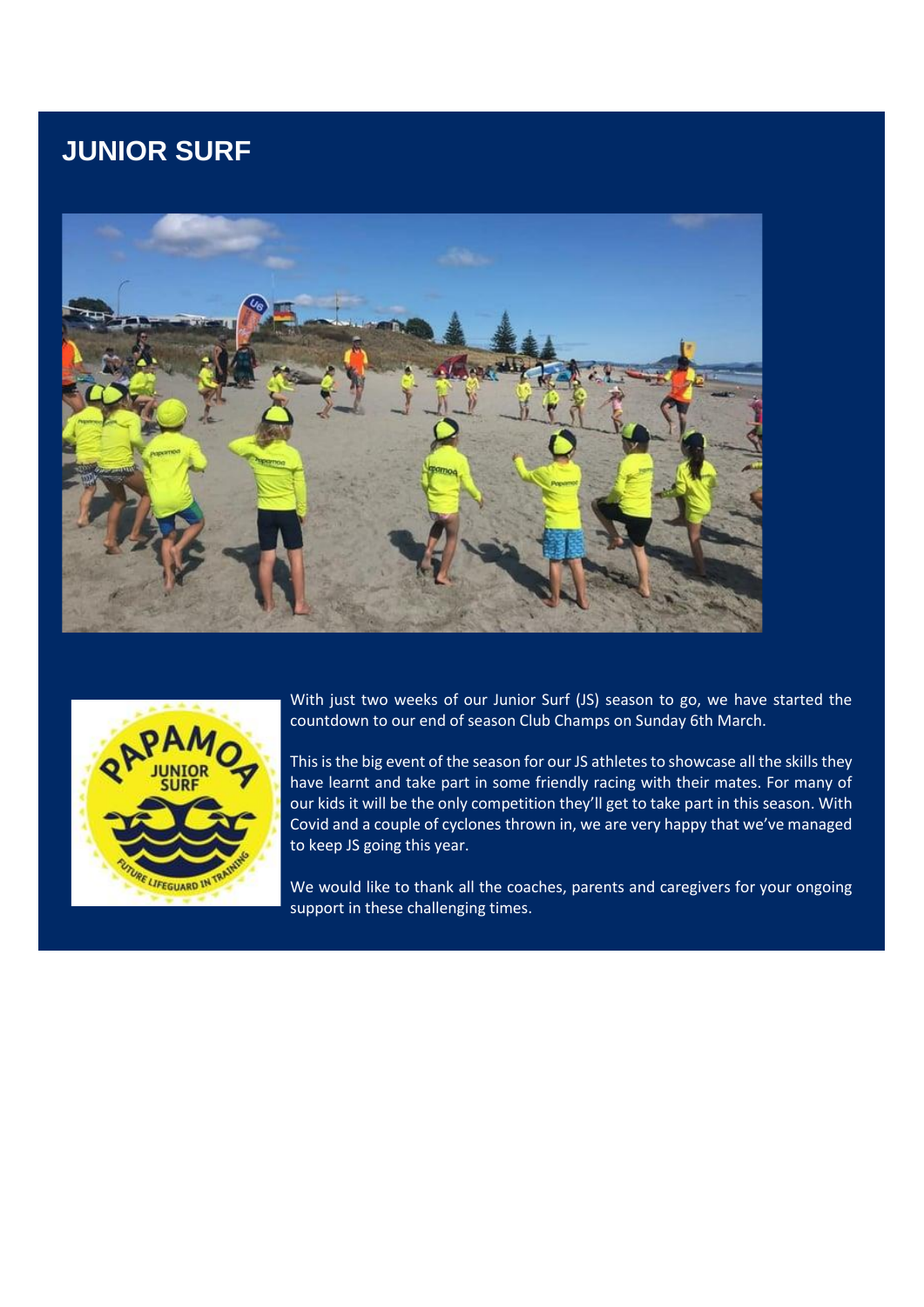#### **Pāpāmoa Junior Surf Club Champs Sunday 6th March Pāpāmoa Beach**

**Session 1 U6, U7, U8, U9 – 8am start**

**Session 2 U10, U11, U12, U13, U14 – 10.30am start**



Please can we ask that you check your email (and your junk mail) and RSVP to your child's/children's invitation to JS Club Champs so we can start to plan the day. If you haven't received an email invitation, please email **[juniorsurf@papamoalifeguards.co.nz](mailto:juniorsurf@papamoalifeguards.co.nz)**

We will need lots of parent help on the day. From being in the water, setting up the flags, to collecting shells for the top 5 across the line, or being the parent who counts kids in and out of the water. All the support from parents and caregivers helps the coaches run the sessions more efficiently, so please put up your hand to help when asked.



#### **Pāpāmoa Junior Surf Prize Giving Sunday 20th March Pāpāmoa Surf Club**

We are unsure of what format this will take due to the rising community cases of Covid, but we will release details soon.

Keep an eye on your emails and our **[JS Facebook page](https://www.facebook.com/groups/PSLSCJuniorSurf)** for ongoing updates.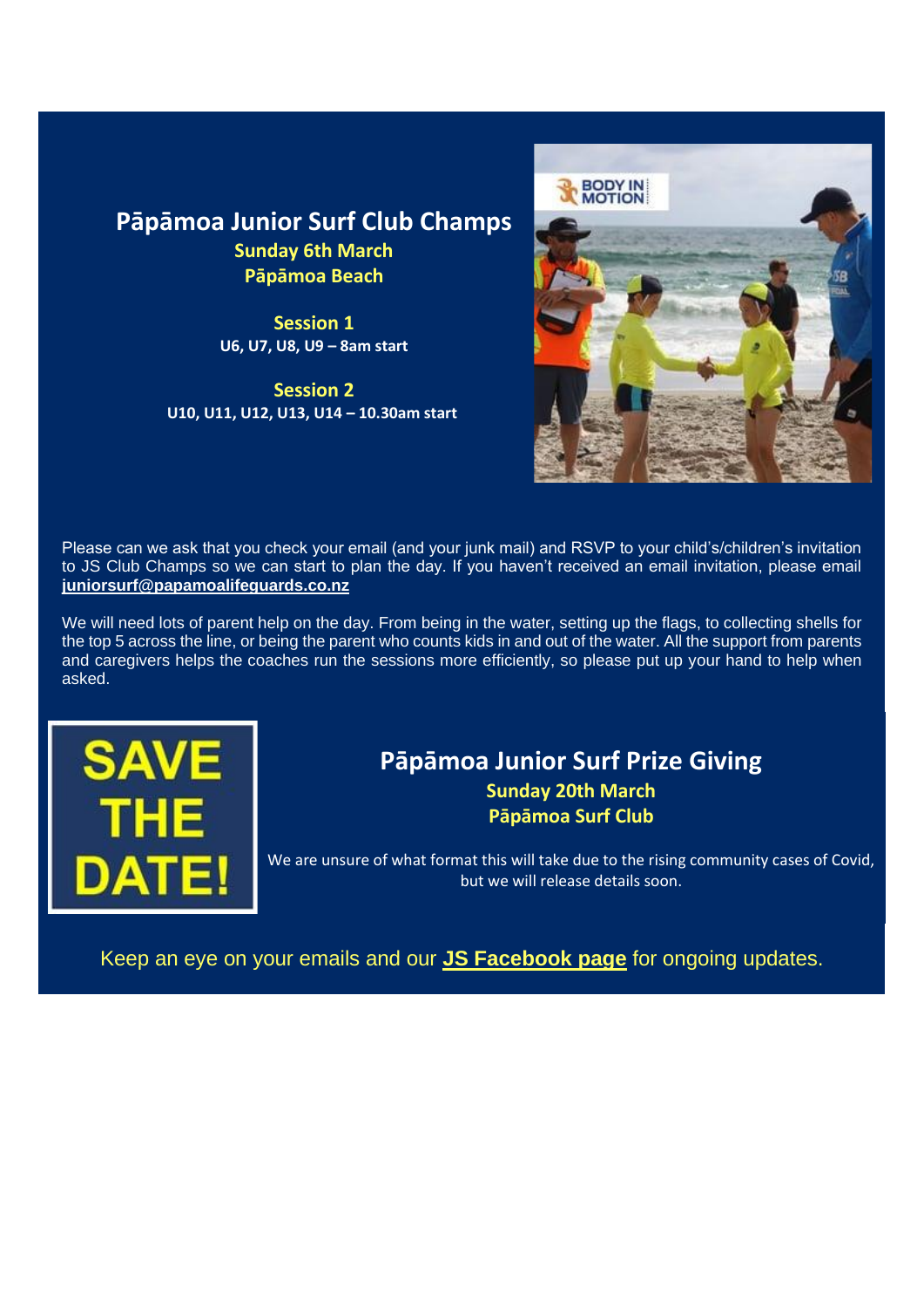## **COVID IN OUR COMMUNITY**

As you will be aware, the number of Covid cases in our community is currently increasing every day. If you are heading down to the club for any reason, we'd like to remind people to adhere to current Covid guidelines under the Red setting:

- If you or any member of your family are unwell or awaiting a Covid test result, please stay away from the club and all club activities.
- **Please sign in or scan in using the Covid tracer app each time you visit.**
- As the club is a fully vaccinated facility, please be ready to show your My Vaccine Pass when you enter the building and at the bar at club nights.
- Face masks are recommended for those over the age of 12.
- Please maintain social distancing in and around the club.



**Thank you to our sponsors who make all our programmes possible**



classic builders <www.classicbuilders.co.nz>



<www.bartlettswimschool.co.nz>



<www.bodyinmotion.co.nz>